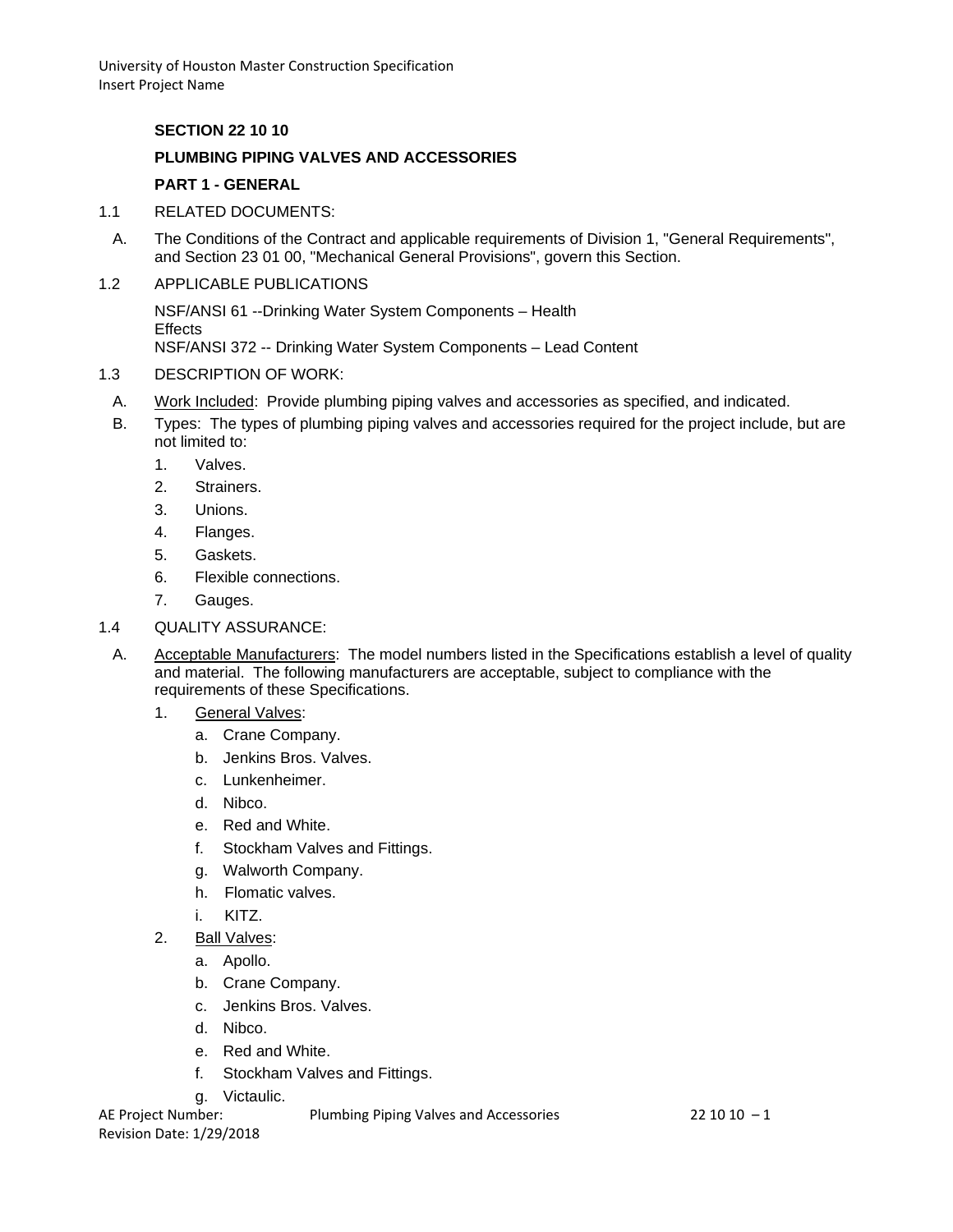- h. KITZ.
- 3. Backflow Preventers/Pressure Reducing Valves:
	- a. Febco.
	- b. Hersey Products, Inc.
	- c. Watts Regulator Company.
	- d. Flomatic valves.
- 4. Check Valves:
	- a. Crane Company.
	- b. Jenkins Bros. Valves.
	- c. Mission.
	- d. Muesco, Inc.
	- e. Williams-Hager, Clow Pipeline Products, Valve Division.
	- f. Victaulic.
	- g. Flomatic valves.
	- h. KITZ.
- 5. Strainers:
	- a. Crane.
	- b. Keckley.
	- c. Muessco.
	- d. Victaulic.
	- e. Zurn.
	- f. KITZ.
- 6. Thermostatic Mixing Valves:
	- a. Leonard.
	- b. Rada.
	- c. Lawler.

### 1.5 SUBMITTALS:

- A. Shop Drawing submittals shall include, but not be limited to, the following:
	- 1. Cut sheets on all valves, strainers, unions, flanges, gaskets, water meters, and gauges and thermometers, clearly showing all rating, capacities, and features.
	- 2. Valve samples, when requested.
	- 3. Additional information as required in Section 23 01 00.

### 1.6 DELIVERY, STORAGE AND HANDLING:

A. Store plumbing piping valves and accessories in their factory-furnished coverings, and in a clean, dry indoor space which provided protection against the weather.

# **PART 2 - PRODUCTS**

2.1 MATERIALS:

Material or equipment containing a weighted average of greater than 0.25 percent lead shall not be used in any potable water system intended for Human consumption, and shall be certified in accordance with NSF/ANSI 61 or NSF 372. Endpoint devices used to dispense water for drinking must meet the requirements of NSF/ANSI 61, Section 9.

### 2.2 VALVES

Revision Date: 1/29/2018

AE Project Number: Plumbing Piping Valves and Accessories 22 10 10 – 2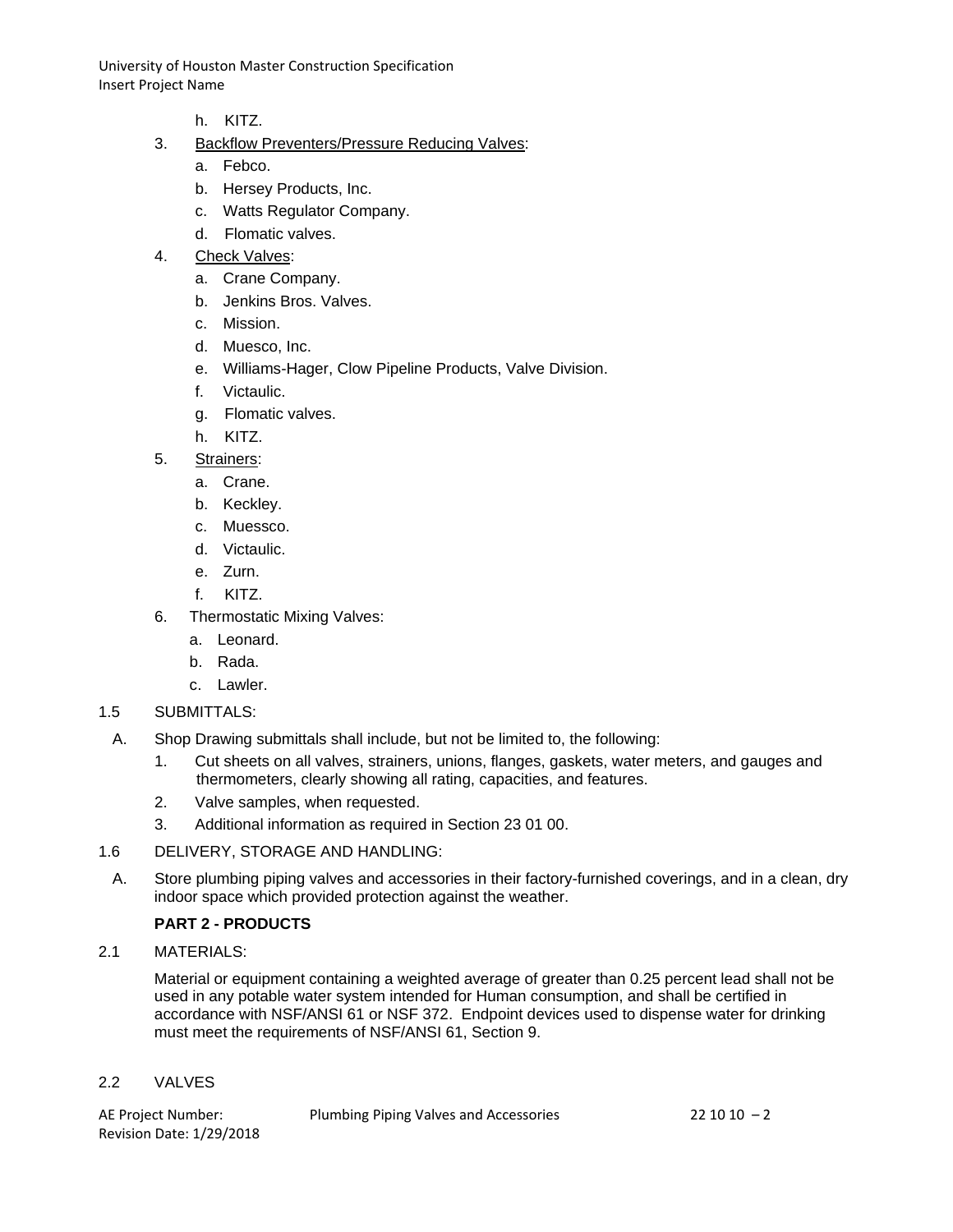- A. General: All valves shall be similar to numbers listed. All similar type and size valves shall be products of one manufacturer.
- B. Applications: Valve application shall be as follows:

| Service        | Application                              | Type                                         |
|----------------|------------------------------------------|----------------------------------------------|
| Domestic Water | Shutoff<br>Shutoff<br>Balancing<br>Check | Ball<br>Gate<br>Globe<br><b>Silent Check</b> |

C. Pressure Ratings:

| Service        | Location | Rating                    |
|----------------|----------|---------------------------|
| Domestic Water |          | Refer to Section 22 00 00 |

- D. Insulated Piping: Stems on all valves installed in insulated piping shall be extended to allow adequate clearance between the operator and the insulation specified for the piping system when the valve is installed.
- E. Flanges: Valve flanges and companion flanges for all valve applications shall be compatible with the valve rating and the system pressure at the point of application. Flanges shall conform to ANSI B16.1 and ANSI B16.10.
- F. General Requirements:
	- 1. All valves shall be of threaded or flanged type. No solder connected valves on water lines shall be used on this project. All bronze and iron body gate and globe valves shall be of one manufacture for each project. Manufacturers of other types may not be mixed on the same project; i.e., all butterfly valves shall be of the same manufacture, all ball valves shall be of the same manufacture, etc.
	- 2. All valves at system points where the System Working Pressure (SWP) at the point of application, including appropriate pump shutoff head, does not exceed 150 psi, may use Class 150 valves.
	- 3. All bronze gate valves for pressures up to 150 psi shall be ASTM B62 composition bronze. Bronze valves for pressures above 150 psi shall be ASTM B61 steam bronze. All bronze valves shall be union or screw over bonnet, rising stem type with ASTM B99 alloy 651 or ASTM B371 alloy 694 or equal stem material.
	- 4. All bronze ball valves for pressures up to 300 psi shall be ASTM B62 composition bronze or ASTM B584 alloy 844.
	- 5. All iron body valves shall have the pressure containing parts constructed of ASTM A126 Class B cast iron. Stem material shall meet ASTM alloy 876 or ASTM 371 Alloy 876 silicon bronze or its equivalent. Gates and globes shall be bolted bonnet with OS&Y (outside screw and yoke) and rising stem design. A lubrication fitting shall be provided on yoke cap for maintenance lubrication of the yoke bushing.
	- 6. All valves shall be repackable, under pressure, with the valve in the full open position.
	- 7. All gate valves, globe valves, angle valves and shutoff valves of every character shall have malleable iron handwheels, except iron body valves 2-1/2" and larger which may have either malleable iron or ASTM A126 Class B, gray iron handwheels.
	- 8. Packing for all valves shall be selected for the pressure-temperature service of the valve. It is incumbent upon the manufacturer to select the best quality, standard packing for the intended valve service. At the end of one year period spot checks will be made, and should the packing show signs of hardening or causing stem corrosion then all valves supplied by the manufacturer shall be repacked at no expense to the Owner with a packing material selected by the Owner.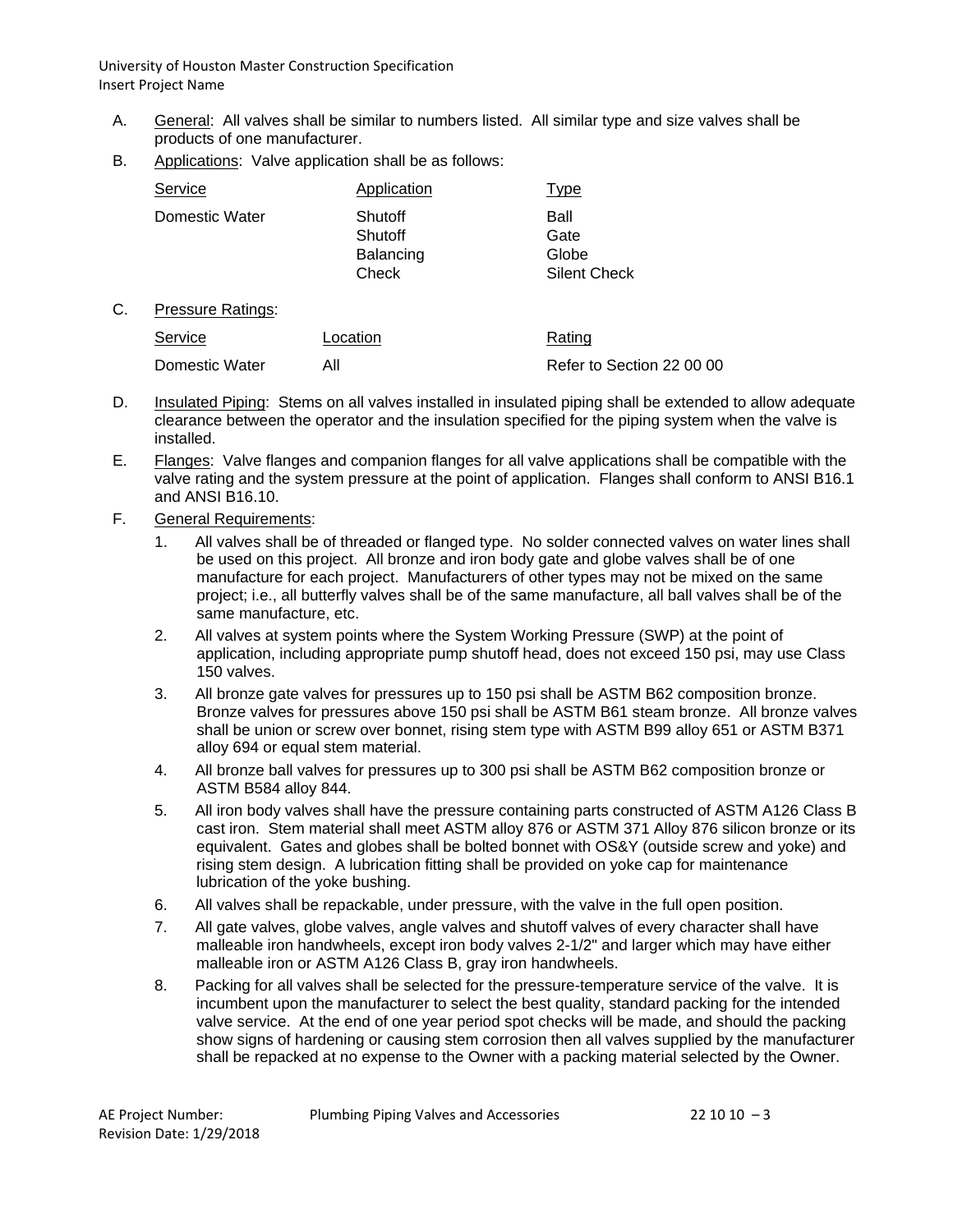- 9. Valves located with stem in horizontal position shall be drilled and tapped in accordance with MSS-SP-45 at Boss G to accommodate a drain valve.
- G. Plumbing Valves For Domestic Water Service at or Less Than 150 PSIG:
	- 1. Ball Valves:
		- a. Ball valves shall be two piece with a standard or full line size port chromium plated brass balls for domestic water, 316L stainless steel and stems and reinforced seats and stuffing box rings. All ball valves shall be designed to permit repacking while valve is in line. Valves shall be furnished with blowoutproof stems.
		- b. Ball valves 2" and smaller shall be threaded body bronze or brass valves of a **full or standard** port design. Valves shall be rated for 300 psi WOG and shall conform to Federal Specification WW-V-35B. Valves shall be:
			- 1) Apollo No. 77-100 Series.
			- 2) Crane No. 9032 Series .
			- 3) Nibco No. T-585 Series.
			- 4) Red and White No. 5044F Series.
			- 5) Stockham No. S-216-BR-R-T.
			- 6) Victaulic Style 722
			- 7) Milwaukee UBPA-475 Lead-free
	- 2. Gate Valves:
		- a. Valves 2-1/2" and larger shall be flanged bronze mounted Class 125 iron body, outside screw and yoke gate valves with bolted bonnets and solid wedges. Valves shall be rated for 200 psi WOG and shall conform to MSS SP-70 and shall be:
			- 1) Crane No. 465-1/2.
			- 2) Jenkins No. 651-C.
			- 3) Lunkenheimer No. 1430.
			- 4) Nibco No. F-617-0.
			- 5) Red and White No. 421.
			- 6) Stockham No. G-623.
			- 7) Walworth No. 8726-F..
			- 8) Milwaukee 2885A
	- 3. Globe Valves:
		- a. Globe valves 2" and smaller shall be 300 psi WOG rated, all bronze globe valves with renewable-regrindable stainless steel plug disk and seat ring, union bonnet, and threaded connections. Valves shall conform to MSS SP-70 and shall be:
			- 1) Crane No. 14-1/2-P.
			- 2) Jenkins No. 546-P.
			- 3) Lunkenheimer No. LQ-600-150.
			- 4) Nibco No. T-276-AP.
			- 5) Stockham No. B 29.
			- 6) Walworth No. 3237-P.
			- 7) Milwaukee UP502 Lead Free
		- b. Angle and Y-pattern globe valves corresponding to the standard globe valve models specified above may be used where more-suited to the installation location.
		- c. Valves 2-1/2" and larger shall be flanged bronze mounted Class 125 iron body, outside screw and yoke globe valves with bolted bonnets and renewable seat and disc. Valves shall be rated for 200 psi WOG and shall conform to MSS SP-85 and shall be:

AE Project Number: Plumbing Piping Valves and Accessories 22 10 10 – 4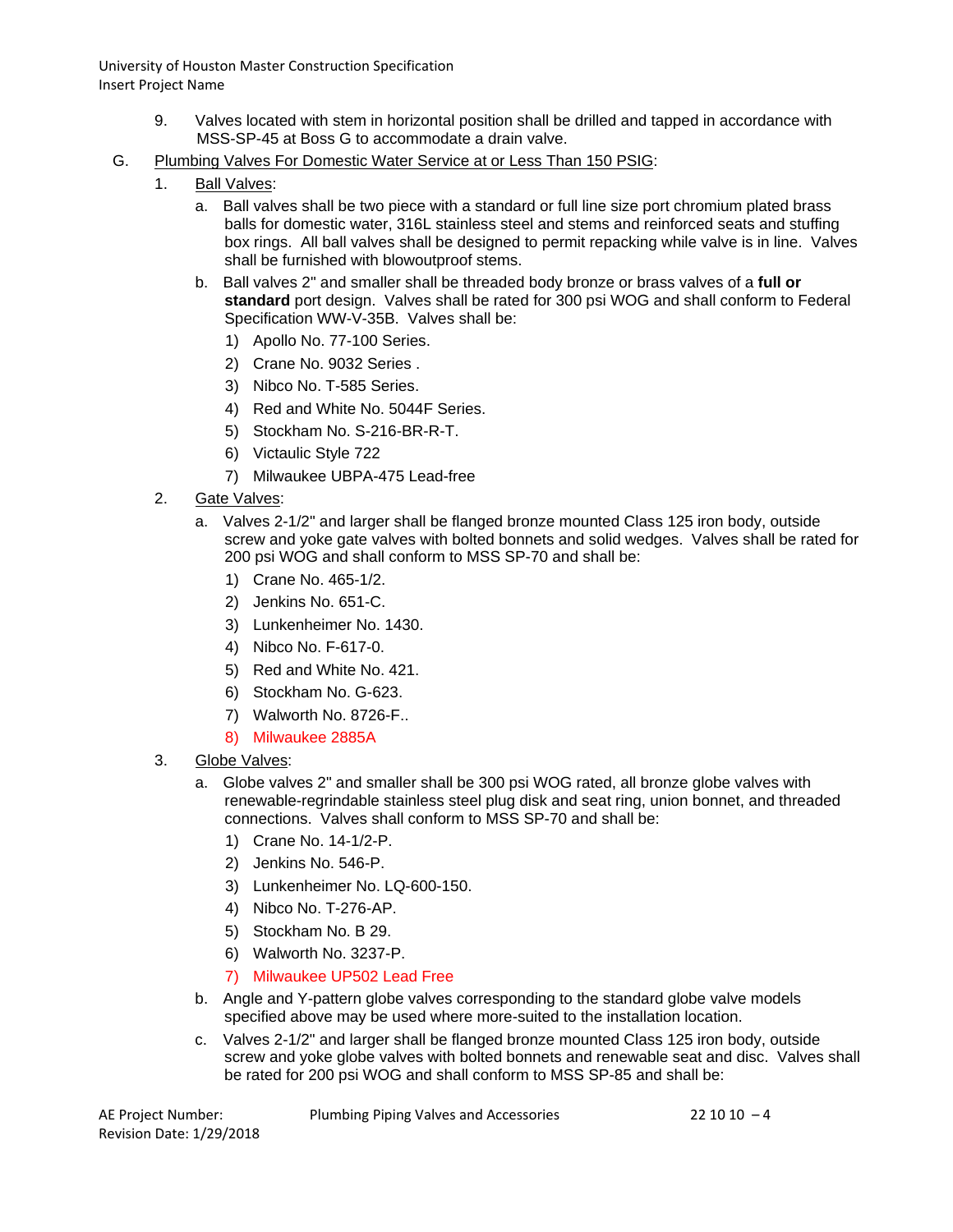- 1) Crane No. 351.
- 2) Jenkins No. 613-B.
- 3) Lunkenheimer No. 1123.
- 4) Nibco No. F-718-B.
- 5) Red and White No. 400.
- 6) Stockham No. G-512.
- 7) Walworth No. 8906-F.
- 4. Check Valves:
	- a. Check valves 2" and smaller shall be Class 150 threaded bronze swing check valves with horizontal swing and replaceable discs. Valves shall be rated for 300 psi WOG and shall conform to MSS SP-80 and shall be:
		- 1) Crane No. 141.
		- 2) Jenkins No. 352-C.
		- 3) Lunkenheimer No. 230.
		- 4) Nibco No. T-433.
		- 5) Red and White No. 238.
		- 6) Stockham No. B-321..
		- 7) Milwaukee UP509 Lead Free
	- b. Check valves 2-1/2" and larger shall be flanged bronze mounted Class 150 iron body swing check valves with bolted bonnets and renewable seat and disc. Valves shall be rated for 200 psi WOG and shall conform to MSS SP-71, Type 1 and shall be:
		- 1) Crane No. 373.
		- 2) Jenkins No. 624-C.
		- 3) Lunkenheimer No. 1790.
		- 4) Nibco No. F-918-B.
		- 5) Red and White No. 435.
		- 6) Stockham No. G-931.
		- 7) Walworth No. 8928-F.
		- 8) Milwaukee 2974A
	- c. All swing check valves shall be installed in vertical piping only. Allow adequate pipe clearance to allow for proper valve operation.
- H. Reduced Pressure Backflow Preventer: Backflow preventers up to 2" shall be bronze body reduced pressure principal type with strainer and inlet and outlet gate valves, Clayton Model RP-2 or an approved equal. Backflow preventers 2-1/2" and larger shall be all bronze or epoxy coated cast iron with strainer and inlet and outlet OS&Y gate valves, Clayton Model RP-1 or an approved equal.
- I. Flanges: Valve flanges and companion flanges for all valve applications shall be compatible with the valve rating and the system pressure at the point of application.
- J. Valves for Gas Service:
	- 1. Valves 2-1/2" and smaller Ball Valves, UL-AGA approved refer to Paragraph 2.1/G.1.

# 2.3 STRAINERS:

- A. General: Water strainers shall be as follows:
	- 1. 150 psig Working Pressure: 150 psig working pressure, 2" and smaller, shall be Muessco No. 351 or equal, 200 pounds WOG, bronze body with perforated 20 mesh stainless steel screen with cleanout and screwed ends. 150 psig working pressure, 2-1/2 through 24", shall be Muessco No. 751 or equal, 150 pounds WOG, perforated stainless steel screen with 1/16"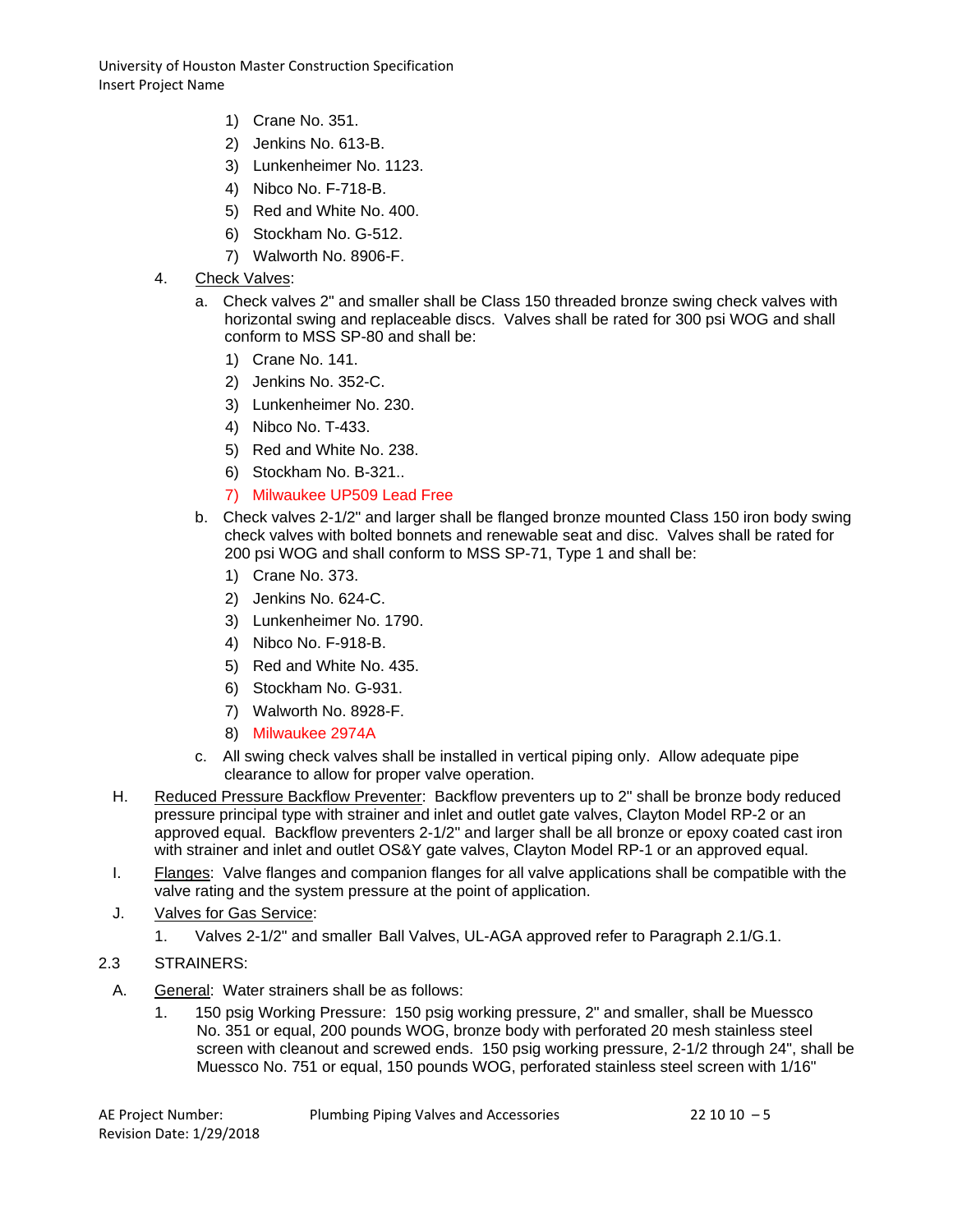> perforations for sizes through 4", and 5/32" perforations for 5" and above, with blowdown connection, and Class 125 ANSI B16.1 flanged ends.

- 2. 300 psig Working Pressure: 300 psig working pressure, 2" and smaller, shall be Muessco No. 352 or equal, 400 pounds WOG, bronze body with perforated 20 mesh monel screen with cleanout and screwed ends. 300 psig working pressure, 2-1/2 to 24", shall be Muessco No. 752 or equal, 300 pounds WOG, perforated stainless steel screen with 1/16" perforations in sizes through 4", and 5/32" perforations for 5" and above, with blowdown connection, and Class 250 ANSI B16.5 flanges.
- 2.4 UNIONS:
- A. General: Provide in lines assembled with screwed and soldered fittings at points of connection to items of equipment and elsewhere as indicated or required to permit proper connections to be made or so that equipment may be removed. Unions shall also be provided in welded lines at the connections to items of equipment, where flanges are not provided.
	- 1. Unions in steel lines assembled with screwed fittings shall be malleable iron screwed pattern unions with bronze seats. Unions in copper or brass lines shall be all brass, threaded pattern unions. Where unions are required by the above in steel lines assembled by welding, they shall consist of two mating welding flanges.
	- 2. Dielectric unions shall be used at all junctures of dissimilar metals.
	- 3. Unions in 2" and smaller in ferrous lines shall be Class 300 AAR malleable iron unions with iron to brass seats, and 2-1/2" and larger shall be ground flange unions. Unions in copper lines shall be 125 pounds ground joint brass unions or 150 pounds brass flanges if required by the mating item of equipment. Companion flanges on lines at various items of equipment, machines and pieces of apparatus shall serve as unions to permit removal of the particular items. See particular Specifications for special fittings and pressure.

## 2.5 FLANGES:

- A. General: All 125/150 pound and 250/300 pound ANSI flanges shall be weld neck and shall be domestically manufactured, forged carbon steel, conforming to ANSI B16.5 and ASTM A-181 Grade I or II or ASTM A-105-71 as made by Tube Turn, Hackney or Ladish Company. Slip on flanges will not be acceptable. Each fitting shall be stamped as specified by ANSI B16.9 and, in addition, shall have the laboratory control number stenciled on each fitting for ready reference as to physical properties and chemical composition of the material. Complete test reports may be required for any fitting selected at random. Flanges which have been machined, remarked, painted or otherwise produced domestically from imported forgings or materials will not be acceptable. The flanges shall have the manufacturer's trademark permanently identified in accordance with MSS SP-25. Submit data for firm certifying compliance with these Specifications. Gaskets used shall be ring form, dimensioned to fit accurately within the bolt circle, shall be 1/16" thick, Manville service sheet packing Style 60. Inside diameter shall conform to the nominal pipe size. Bolts used shall be carbon steel bolts with semifinished hexagon nuts of American Standard Heavy dimensions. All-thread rods will not be an acceptable for flange bolts. Bolts shall have a tensile strength of 60,000 psi and an elastic limit of 30,000 psi. Flat faced flanges shall be furnished where required to match flanges on pumps, check valves, strainers, and similar items. Only one manufacturer of weld flanges will be approved for each project.
- 2.6 GASKETS:
- A. General: Gaskets shall be placed between the flanges of all flange joints. Such gaskets shall be ring form gaskets fitting within the bolt circle of their respective flanges. Gaskets shall be 1/16" thick Manville Service Sheet Packing Style 60. The inside diameter of such gaskets shall conform to the nominal pipe size and the outside diameter shall be such that the gasket extends outward to the studs or bolts employed in the flanged joint.

### 2.7 FLEXIBLE CONNECTIONS:

A. General: Refer to Section 15250, "Vibration Isolation", for flexible connections.

AE Project Number: Plumbing Piping Valves and Accessories 22 10 10 – 6 Revision Date: 1/29/2018